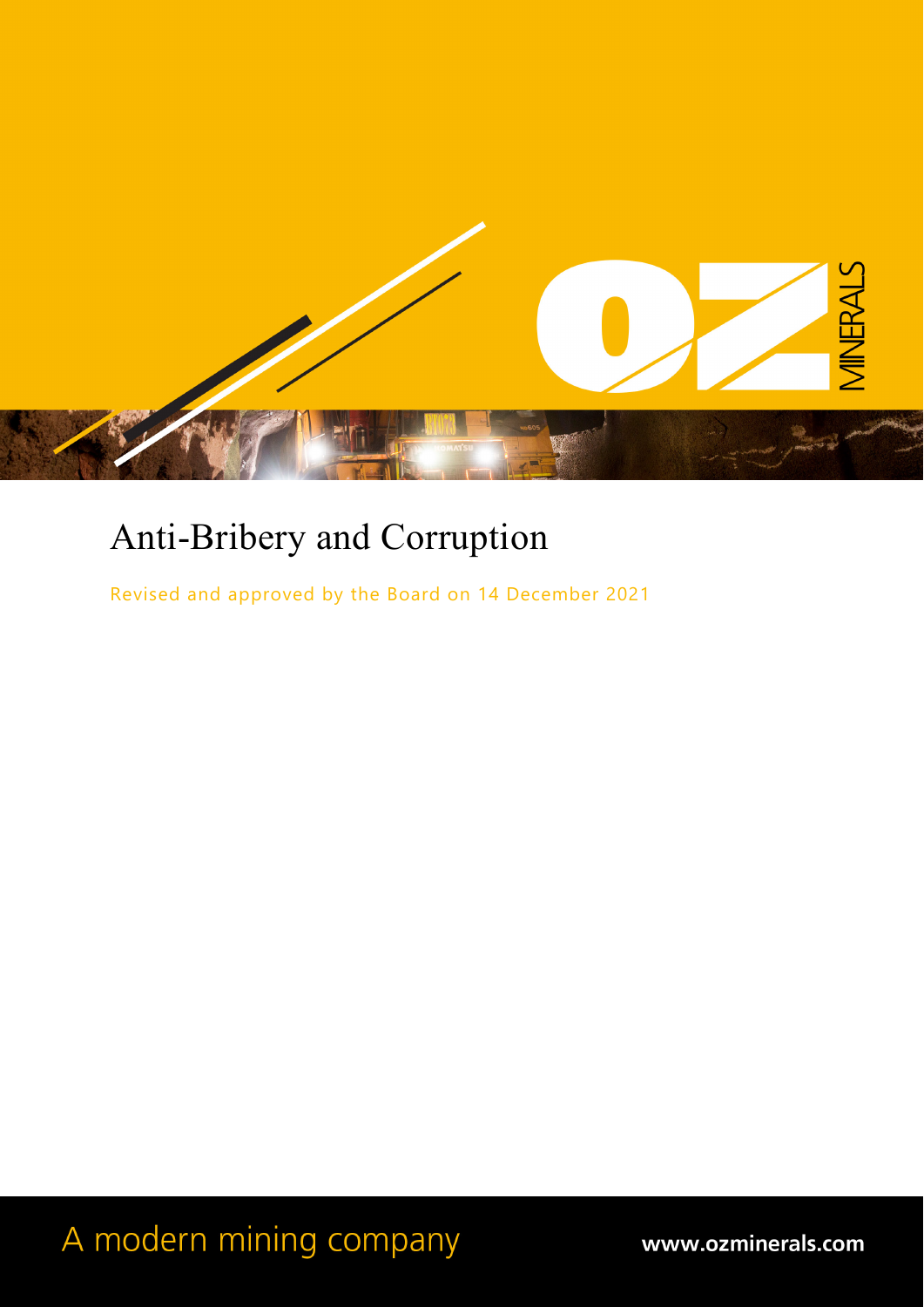## **Contents**

# **Anti-Bribery and Corruption Document**

| 1.  |  |
|-----|--|
| 2.  |  |
| 3.  |  |
| 4.  |  |
| 5.  |  |
| 6.  |  |
| 7.  |  |
| 8.  |  |
| 9.  |  |
| 10. |  |
| 11. |  |
| 12. |  |
| 13. |  |
| 14. |  |

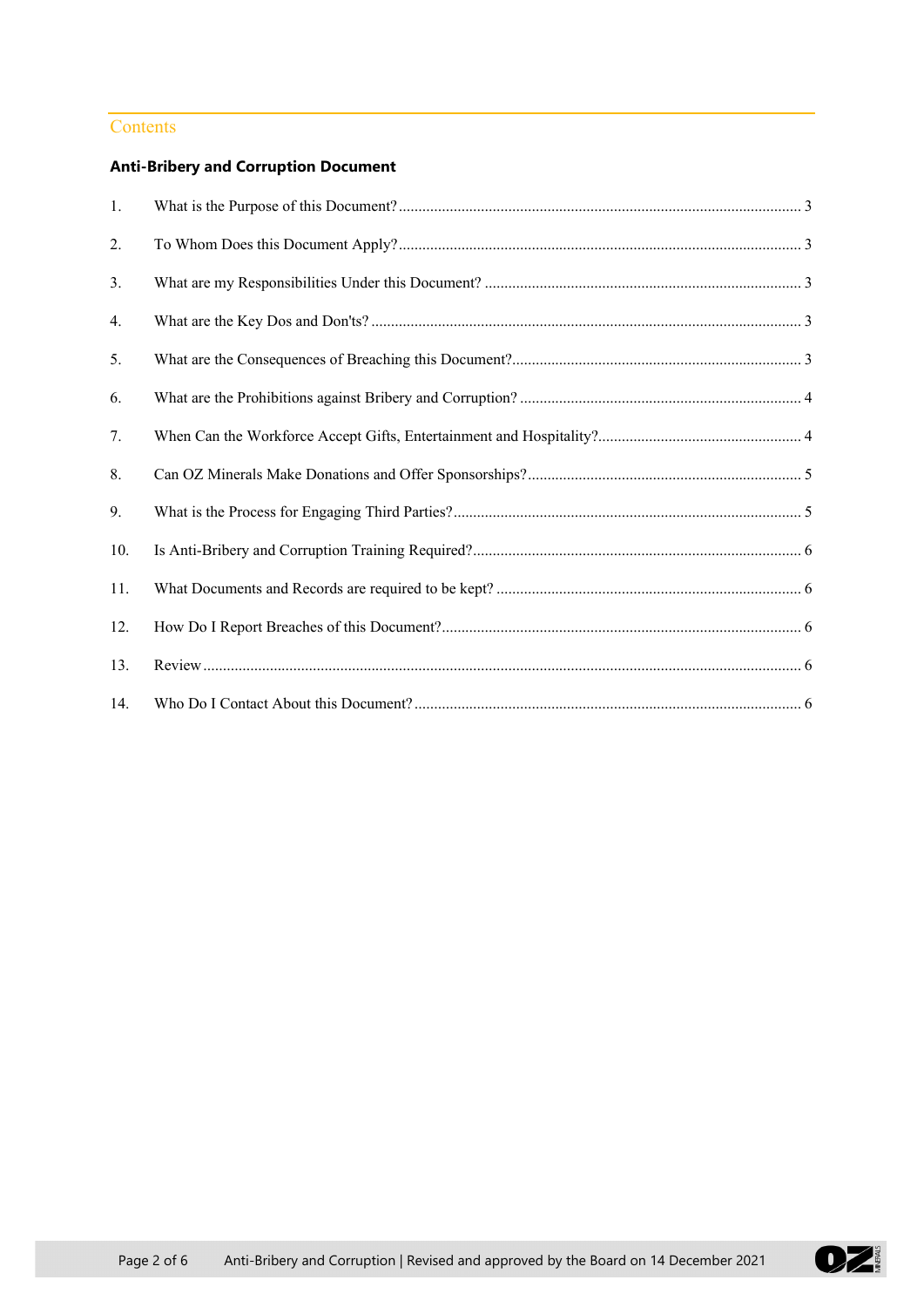# <span id="page-2-0"></span>1. What is the Purpose of this Document?

OZ Minerals has assessed that it faces bribery and corruption risks arising from the geographic areas in which it operates and the nature of its business. OZ Minerals has zero tolerance for bribery or corruption in connection with its operations and activities, is committed to conducting its business fairly, honestly and transparently, and has adopted controls responsive to bribery and corruption risks. The purpose of this Document is to promote high ethical standards and full compliance with the anti-bribery and anti-corruption laws that apply to OZ Minerals' business in or outside of Australia.

## <span id="page-2-1"></span>2. To Whom Does this Document Apply?

This Document applies to the directors, officers, employees, contractors and agents of OZ Minerals and any ventures or entities controlled by OZ Minerals (Workforce) in undertaking Work for OZ Minerals. It applies to all OZ Minerals operations and activities globally.

### <span id="page-2-2"></span>3. What are my Responsibilities Under this Document?

Members of the Workforce must ensure that they understand and comply with this Document. The Audit Committee is responsible for the oversight of this Document and Management will report to the Board on any actual or reported breaches of this Document as and when they occur.

| Do |                                                                    | Don't |                                                      |
|----|--------------------------------------------------------------------|-------|------------------------------------------------------|
|    | Know your obligations under the Document.                          |       | Offer, give, solicit or accept bribes.               |
|    | Complete due diligence on third parties and                        | 2.    | Make facilitation payments.                          |
|    | ensure anti-bribery provisions are in contracts<br>where required. | 3.    | Offer, pay, solicit or accept secret<br>commissions. |
| 3. | Keep accurate and transparent records.                             | 4.    | Give or accept improper gifts, hospitality or        |
| 4. | Do your anti-bribery training.                                     |       | entertainment.                                       |
|    | Report suspected instances of breach.                              | 5.    | Engage in money laundering.                          |

## <span id="page-2-3"></span>4. What are the Key Dos and Don'ts?

## <span id="page-2-4"></span>5. What are the Consequences of Breaching this Document?

Bribery and the other corrupt conduct addressed by this Document are very serious offences. All reported incidents will be taken seriously, reviewed and thoroughly investigated. Depending on the circumstances, the incident may be referred to regulatory and law enforcement agencies.

A breach of this Document may be regarded as serious misconduct, leading to disciplinary action that may result in termination of employment. A breach of this Document may also expose members of the Workforce and OZ Minerals to criminal and/or civil penalties, substantial fines, exclusion from tendering for government or private contracts, loss of business and reputational damage.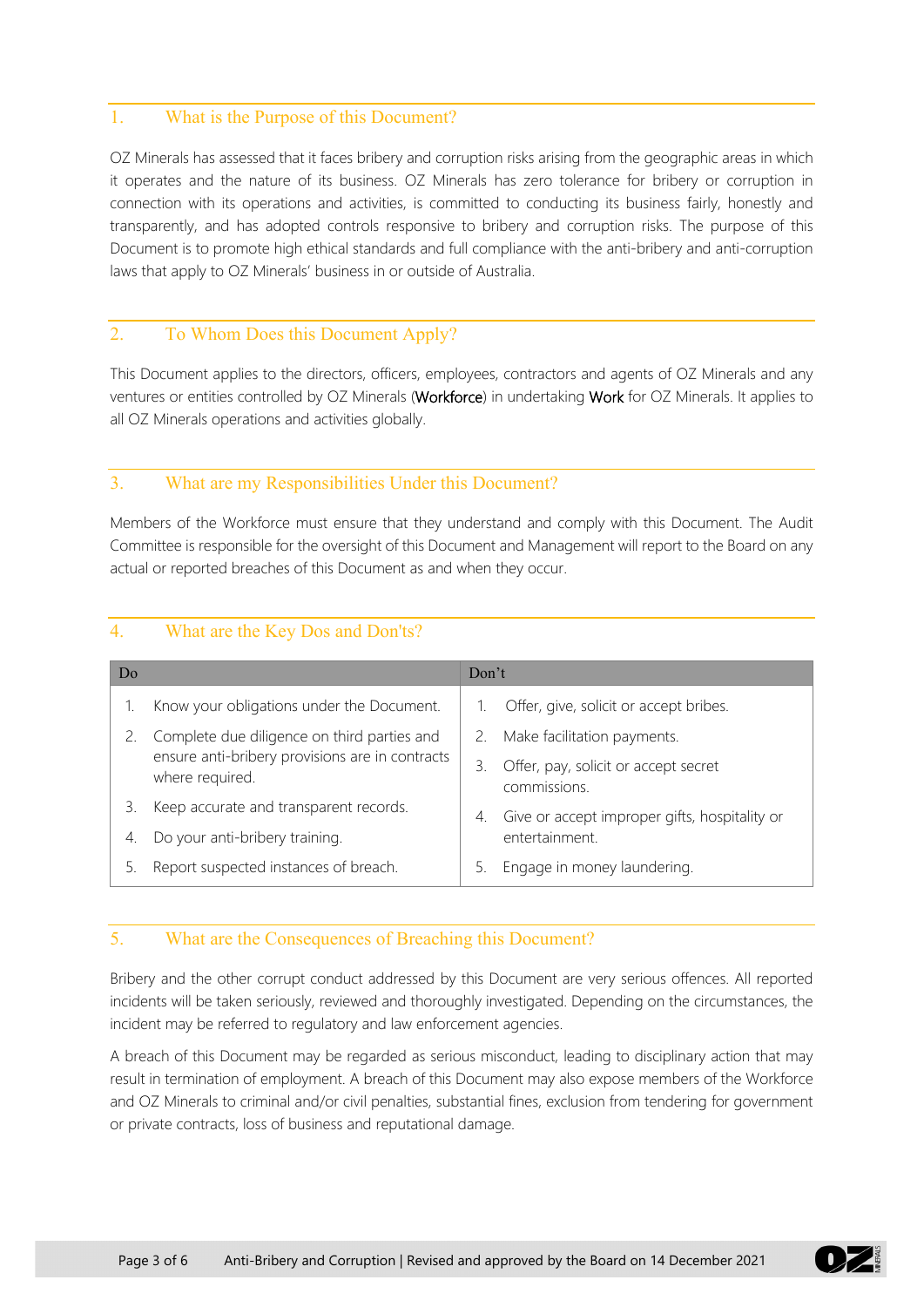## <span id="page-3-0"></span>6. What are the Prohibitions against Bribery and Corruption?

OZ Minerals has zero tolerance for bribery or corrupt conduct in connection with its business.

Members of the Workforce **must not**:

- Engage in **bribery**: Offering, promising, authorising, providing, soliciting or receiving a benefit (including a non-monetary benefit) with the intention of influencing a public official, officials of state-owned companies, representative of a community, representative of a non-governmental organisation or person in the private sector in the performance of their duties, to obtain business or a business advantage that is not legitimately due.
- Make facilitation payments: Payment of a nominal amount or other inducement to a public official, either directly or indirectly, to secure or expedite the performance of a routine action or function that the public official is already obliged to perform. For example, payments made in order to expedite government approval for an activity.
- Offer, pay, solicit or receive secret commissions: Offering or giving a commission to an agent or representative of another person (the 'principal') to induce or influence the conduct of the principal's business, without that agent or representative disclosing the commission to the principal. For example, if an OZ Minerals employee pays an agent of a potential joint venture partner in return for that agent facilitating OZ Minerals securing favourable commercial terms in the joint venture agreement, and that agent did not disclose the payment to the joint venture partner, that payment would constitute a secret commission.
- Engage in **money laundering**: Concealing the existence of an illegal source of income and then disguising that income to make it appear legitimate. For example, a supplier insisting that OZ Minerals start making payments in return for services rendered in Australia into an offshore bank account to conceal the fact that they are rendering the services without the requisite licence to do so.
- Offer or accept gifts, entertainment or hospitality otherwise than in accordance with the requirements set out in this Document.
- Engage with the third parties set out in Ite[m 9](#page-4-1) without following the due diligence and contractual control requirements set out in this Document.

# <span id="page-3-1"></span>7. When Can Members Of The Workforce Accept Gifts, Entertainment and Hospitality?

Members of the Workforce (including contractors or agents to the extent they are acting as, or could be perceived as acting as, representatives of OZ Minerals) must not offer or accept gifts, entertainment and hospitality unless the following conditions are all met:

- it is of occasional and modest value. Determining what is 'occasional' and 'modest' is a matter of judgement and will depend on what is common and appropriate in the relevant country or region;
- given or received for the purpose of general relationship building only;
- not intended, and cannot reasonably be construed, as an attempt to improperly influence the recipient's performance of a role or function;
- complies with the local laws and regulations of the jurisdiction in which it is made;
- given or received in an open and transparent manner; and
- does not include cash, loans or cash equivalents (such as gift certificates or vouchers).

All members of the Workforce must ensure that gifts, entertainment or hospitality given or received valued at US\$100 or more are recorded in the online Gift and Entertainment Register on the Intranet. The Corporate Legal Function must maintain and audit the Gift and Entertainment Register.

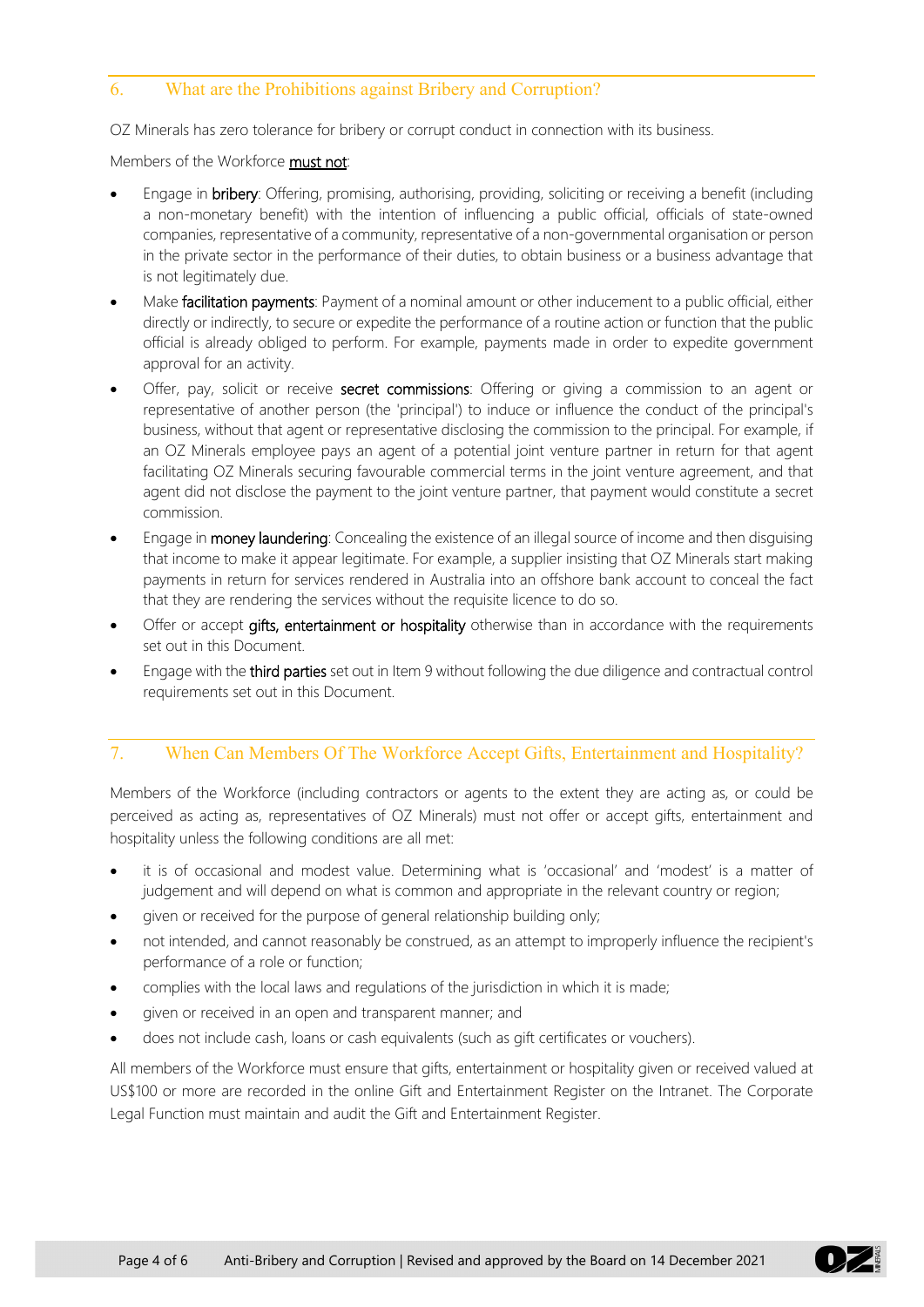#### <span id="page-4-0"></span>8. Can OZ Minerals Make Donations and Offer Sponsorships?

#### Sponsorships and Donations

OZ Minerals is committed to supporting the communities in which we operate through investment initiatives, sponsorships and donations. The Sponsorship Assessment Team meets once a month to consider all requests for community investments, donations and sponsorships. Applications are assessed according to the availability of funds and the ability of the application to meet the OZ Minerals sponsorship criteria.

#### Political Donations

Members of the Workforce (including contractors or agents to the extent they are acting as, or could be perceived as acting as, representatives of OZ Minerals) are prohibited from making donations to political parties, organisations, incumbents, candidates or any public official on behalf of OZ Minerals. Members of the Workforce may attend dinners, conferences or similar events organised by political parties if the Managing Director & Chief Executive Officer (MD&CEO) and Corporate Affairs Executive deem it appropriate and provide approval to attend such events. All members of the Workforce must ensure that a record of their attendance at political events is recorded in the online Political Events Register on the Intranet after obtaining the relevant approvals.

## <span id="page-4-1"></span>9. What is the Process for Engaging Third Parties?

#### Due Diligence

Prior to engaging third parties (for example, joint venture partners, agents, contractors, suppliers or an entity that is not a party to a contract or a transaction, but has an involvement), members of the Workforce carrying out and responsible for the engagement must conduct due diligence if the third party constitutes any of the following:

- potential joint venture partner;
- merger or acquisition target;
- community program partner;
- material supplier as assessed under the OZ Minerals' Risk Management Standard, or
- an agent or intermediary that may engage with government on behalf of OZ Minerals or that are engaged on behalf of OZ Minerals for activities outside of Australia.

If due diligence is required, members of the Workforce must complete the pro forma Due Diligence Report available on the Intranet. Where any red flags are identified in the course of completing the report, members of the Workforce must inform the Corporate Legal Function. The Corporate Legal Function must confirm whether it is appropriate to proceed with the engagement in those circumstances.

#### Contractual Controls

If due diligence on a particular third party was necessary, any engagement with that third party must include clauses addressing anti-bribery and corruption.

#### During the Engagement

During the engagement, members of the Workforce must oversee the work of the third party (including, where appropriate, requesting and reviewing progress reports, invoices and other documentation) to confirm that legitimate work has been undertaken and improper payments have not been made.